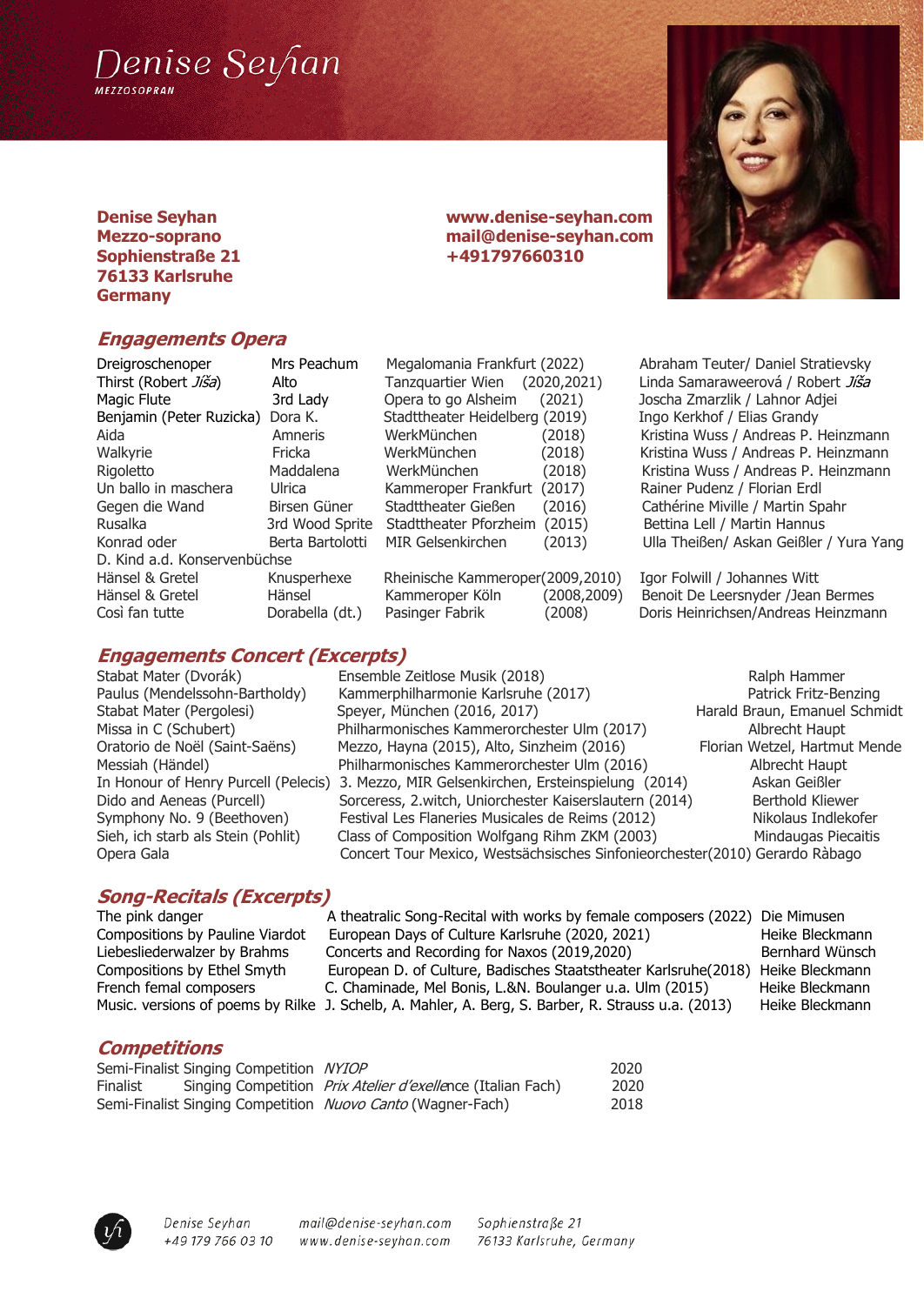

## **Education**

#### **Vocal studies**

2009 – 2017 private studies with Walter Donati and Anna-Rita Esposito (italian Belcanto-Technique)

- 2004 2009 private studies with Gabriele Kniesel (Musikhochschule Freiburg),
	- change Fach back to mezzo- soprano (2006)
- 2000 2004 with Prof. Marga Schiml and Stefan Kohlenberg at Musikhochschule Karlsruhe, and the Opera School Karlsruhe. At the beginning as a mezzo-soprano, since 2002 as a soprano, graduation in 2004 as a soprano
- 1997 2000 Studies in German philology, pedagogics, and musical education (voice, piano and guitar) at BUGH Wuppertal

#### **Masterclasses**

with Alexia Voulgaridou, Alessandro Amoretti, Sandra Hormozi, Alan Fischer, Ricardo Estrada, Neil Barry Moss, Rolando Garza Rodríguez, Cameron Burns, Ricardo Estrada, Scott Barnes, Kleesie Kelly, Ingeborg Most, Anna Reynolds

#### **Theater coaches**

Alessandro Pratico, Margaret Singer, Alessandro Amoretti, Elias Grandy, Johannes Zimmermann, Martin Hannus, Julio Mirón, Christoph Gedschold, Daniel Carlberg, Julia Simonyan, Simone di Felice, Hendrik Haas

#### **Coaches for acting, scenic work, and improvisation**

Ingo Kerkhof, Cathérine Miville, Ulla Theissen, Kristina Wuss, Bettina Lell, Mario Andersen (Theaterakademie August Everding), Mimi Schwaiberger, Paul Hänel (Impulstheater Düsseldorf), Gabriele Wiesmüller, Hergard Engert

#### **Languages**

German, English, Italian, French, Turkish, Spanish

#### **Others**

Since 2001 Vocal coach 2021 Filming the Song cycle "Seven early songs" by Alban Berg. Founding the Ensemble "Die Mimusen". 2020 – 2022 Coaching with Gabriele Skarda regarding self-marketing and concert-management